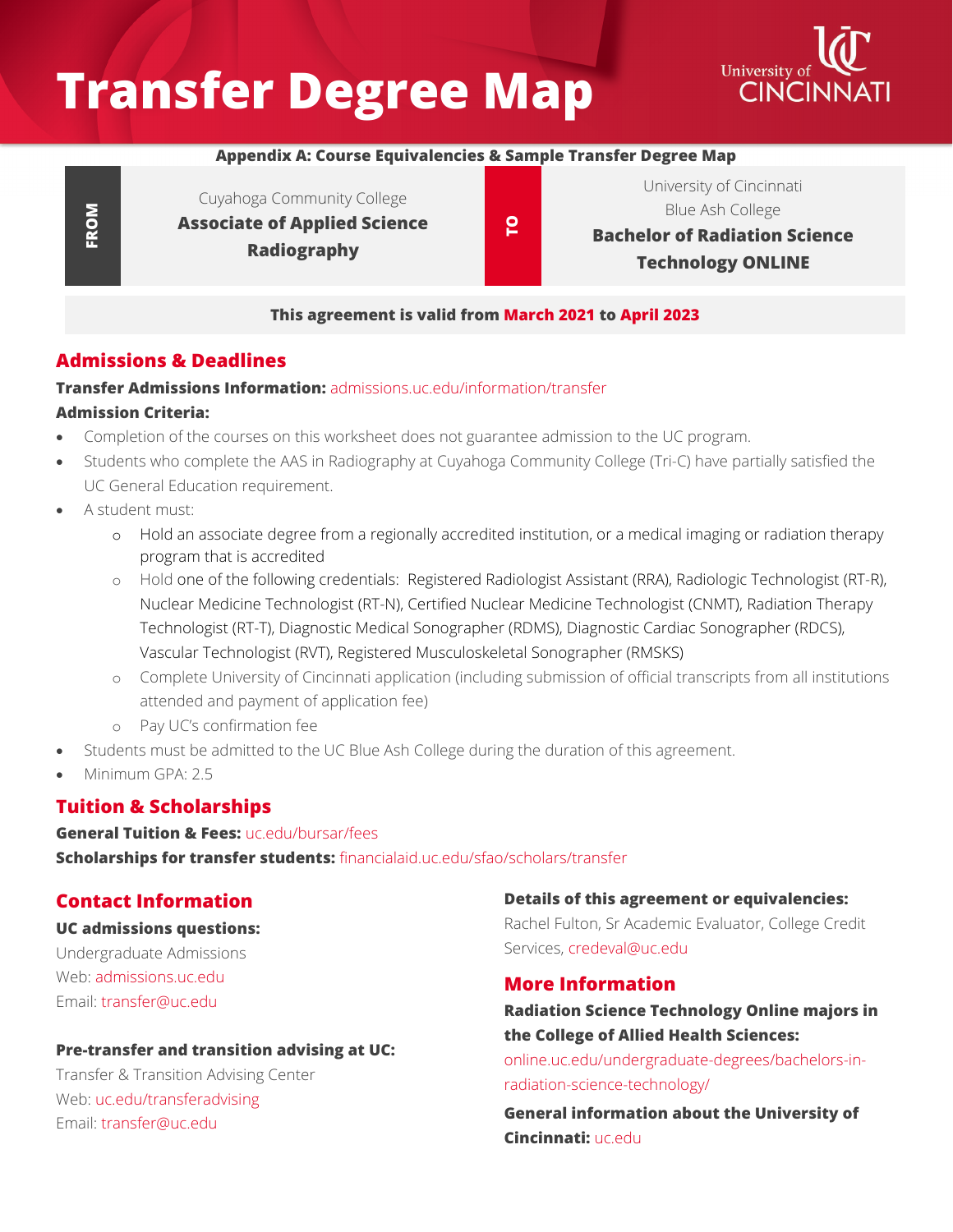# **Curriculum Equivalencies**

The following suggested course sequence includes all course requirements for this program's Transfer Degree Map (articulation agreement). You should consult with an academic advisor each semester to ensure you maintain appropriate degree progress and are fulfilling all requirements.

For details beyond course planning, please consult with your academic advisor or the Transfer & Transition Advising Center.

| <b>PROGRAM ADMISSION REQUIREMENT SEMESTER</b> |                                                          |                |                                      |                                                          |                |  |
|-----------------------------------------------|----------------------------------------------------------|----------------|--------------------------------------|----------------------------------------------------------|----------------|--|
| Tri-C<br>17-21cr                              |                                                          |                | <b>University of Cincinnati</b>      | 17-21cr                                                  |                |  |
| <b>Course ID</b>                              | <b>Course Title</b>                                      | Cr Hr          | <b>Course ID</b>                     | <b>Course Title</b>                                      | Cr Hr          |  |
| <b>BIO 1221</b>                               | Anatomy & Physiology for<br>Diagnostic Medical Imaging   | $\overline{4}$ | BIOL 2000BLOCK                       | Biology 2000 Block Credit [NS]                           | $\overline{4}$ |  |
| or BIO 2331 +<br><b>BIO 2341</b>              | or Anatomy & Physiology $  +$<br>Anatomy & Physiology II | or<br>$4 + 4$  | or BIOL 2001C +<br><b>BIOL 2002C</b> | or Anatomy & Physiology $1 +$<br>Anatomy & Physiology II | or<br>$4 + 4$  |  |
| <b>DMS 1351</b>                               | Patient Care Skills                                      |                | MLSC 1000BLOCK                       | Med Lab Science 1000 Block Credit                        | 1              |  |
| MA 1020                                       | Medical Terminology I                                    | 3              | <b>HLSC 2012</b>                     | Medical Terminology                                      | $\overline{2}$ |  |
| <b>MATH 1240</b>                              | Contemporary Mathematics<br>(or higher)                  | 3              | <b>MATH 1008</b>                     | Found. Quant Reasoning [QR]                              | 3              |  |
| <b>ENG 1010</b><br>or ENG 101H                | College Composition I<br>or Honors College Composition I | 3              | <b>ENGL 1001</b>                     | <b>English Composition</b>                               | 3              |  |
| PSY 1010<br>$or$ PSY 101H                     | General Psychology<br>or Honors General Psychology       | 3              | <b>PSYC 1001</b>                     | Introduction to Psychology [SS]                          | 3              |  |

#### **SEMESTER 1**

|                  | Tri-C                       | 9cr   | <b>University of Cincinnati</b> |                                   | 9cr            |
|------------------|-----------------------------|-------|---------------------------------|-----------------------------------|----------------|
| <b>Course ID</b> | <b>Course Title</b>         | Cr Hr | <b>Course ID</b>                | <b>Course Title</b>               | Cr Hr          |
| <b>BIO 2200</b>  | Radiobiology                |       | BIOL 1000BLOCK                  | Biology 2000 Block Credit [NS]    | $\overline{2}$ |
| <b>RADT 1300</b> | Fundamentals of Radiography | 4     | RDTN 1000BLOCK                  | Radiologic Tech 1000 Block Credit | $\overline{4}$ |
| <b>RADT 1400</b> | Radiographic Positioning    | 3     | RDTN 1000BLOCK                  | Radiologic Tech 1000 Block Credit | 3              |

## **SEMESTER 2**

| Tri-C                                       |                                                                                                                                                                            | $5-7cr$ | <b>University of Cincinnati</b> |                                                  | $5-7cr$ |
|---------------------------------------------|----------------------------------------------------------------------------------------------------------------------------------------------------------------------------|---------|---------------------------------|--------------------------------------------------|---------|
| <b>Course ID</b>                            | <b>Course Title</b>                                                                                                                                                        | Cr Hr   | <b>Course ID</b>                | <b>Course Title</b>                              | Cr Hr   |
| or RADT 1915<br>or RADT 191A<br>+ RADT 191B | <b>*RADT 1911</b> Clinical Radiography I (Option A)<br>or Clinical Radiography I (Option B)<br>or Clinical Radiography I-A + Clinical $or 7$<br>Radiography I-B (Option C) | or 5    |                                 | RDTN 1000BLOCK Radiologic Tech 1000 Block Credit | $5 - 7$ |

\* Students are assigned a clinical option (A, B, or C) based on their program track (daytime or evening/weekend) and starting semester (fall or spring).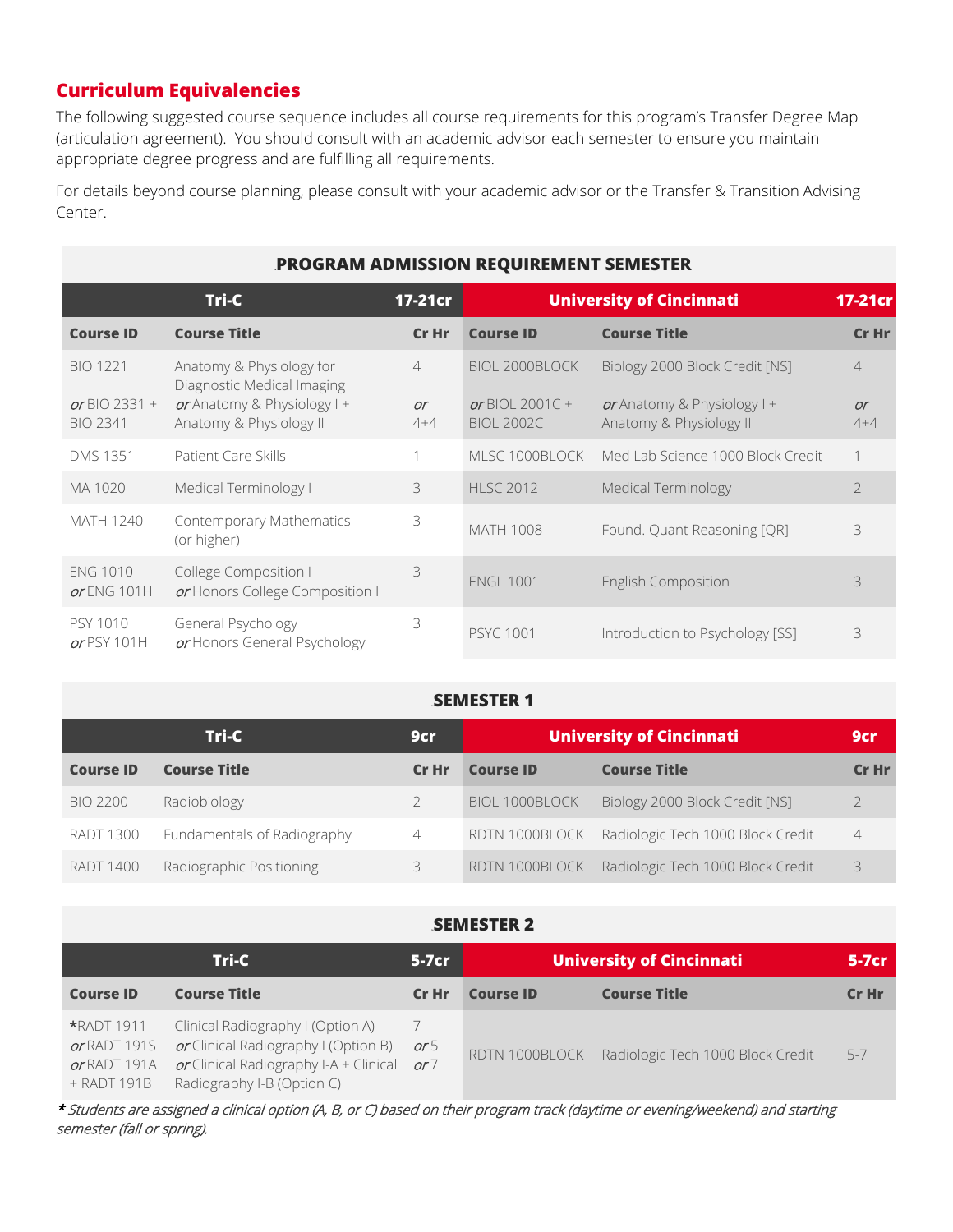### **SEMESTER SUMMER**

| Tri-C                          |                                                            | 11cr  | <b>University of Cincinnati</b> | 11cr                              |       |
|--------------------------------|------------------------------------------------------------|-------|---------------------------------|-----------------------------------|-------|
| <b>Course ID</b>               | <b>Course Title</b>                                        | Cr Hr | <b>Course ID</b>                | <b>Course Title</b>               | Cr Hr |
| <b>RADT 1351</b>               | Image Acquisition and Evaluation                           | 3     | RDTN 1000BLOCK                  | Radiologic Tech 1000 Block Credit | 3     |
| RADT 1410                      | Intermed. Radiographic Positioning                         | - 3   | RDTN 1000BLOCK                  | Radiologic Tech 1000 Block Credit | 3     |
| <b>RADT 2401</b>               | Imaging Systems                                            |       | RDTN 2000BLOCK                  | Radiologic Tech 2000 Block Credit |       |
| <b>ENG 1020</b><br>or ENG 102H | College Composition II<br>or Honors College Composition II | 3     | <b>ENGL 2089</b>                | Intermediate Composition          | 3     |

#### **SEMESTER 3**

| Tri-C                                                            |                                                                                                                                                         | 7cr   | <b>University of Cincinnati</b> | 7cr                               |       |
|------------------------------------------------------------------|---------------------------------------------------------------------------------------------------------------------------------------------------------|-------|---------------------------------|-----------------------------------|-------|
| <b>Course ID</b>                                                 | <b>Course Title</b>                                                                                                                                     | Cr Hr | <b>Course ID</b>                | <b>Course Title</b>               | Cr Hr |
| <b>*RADT 2911</b><br>or RADT 291S<br>or RADT 291A<br>+ RADT 291B | Clinical Radiography II (Option A)<br>or Clinical Radiography II (Option B)<br>or Clinical Radiography II-A $+$<br>Clinical Radiography II-B (Option C) |       | RDTN 2000BLOCK                  | Radiologic Tech 2000 Block Credit |       |

\* Students are assigned a clinical option (A, B, or C) based on their program track (daytime or evening/weekend) and starting semester (fall or spring).

#### **SEMESTER 4**

| Tri-C<br>8cr     |                                              |                | <b>University of Cincinnati</b> |                                   | 8cr            |
|------------------|----------------------------------------------|----------------|---------------------------------|-----------------------------------|----------------|
| <b>Course ID</b> | <b>Course Title</b>                          | Cr Hr          | <b>Course ID</b>                | <b>Course Title</b>               | Cr Hr          |
| <b>PHYS 2250</b> | Radiographic Physics & Quality<br>Control    | $\overline{4}$ | PHYS 2000BLOCK                  | Physics 2000 Block Credit         | $\overline{4}$ |
| <b>RADT 2350</b> | Radiographic Pathology                       | 3.             | RDTN 2000BLOCK                  | Radiologic Tech 2000 Block Credit | - 3            |
| <b>RADT 2362</b> | Interventional Radiography &<br>Pharmacology |                | RDTN 2000BLOCK                  | Radiologic Tech 2000 Block Credit |                |

#### **SEMESTER SUMMER**

| Tri-C<br>$5-7$ cr                 |                                                                                      | <b>University of Cincinnati</b> |                          | $5-7cr$                           |         |
|-----------------------------------|--------------------------------------------------------------------------------------|---------------------------------|--------------------------|-----------------------------------|---------|
| <b>Course ID</b>                  | <b>Course Title</b>                                                                  | Cr Hr                           | <b>Course ID</b>         | <b>Course Title</b>               | Cr Hr   |
| <b>*RADT 2921</b><br>or RADT 292S | Clinical Radiography III (Option A or C) 5<br>or Clinical Radiography III (Option B) | or 7                            | <b>RDTN</b><br>2000BLOCK | Radiologic Tech 2000 Block Credit | $5 - 7$ |

\* Students are assigned a clinical option (A, B, or C) based on their program track (daytime or evening/weekend) and starting semester (fall or spring).